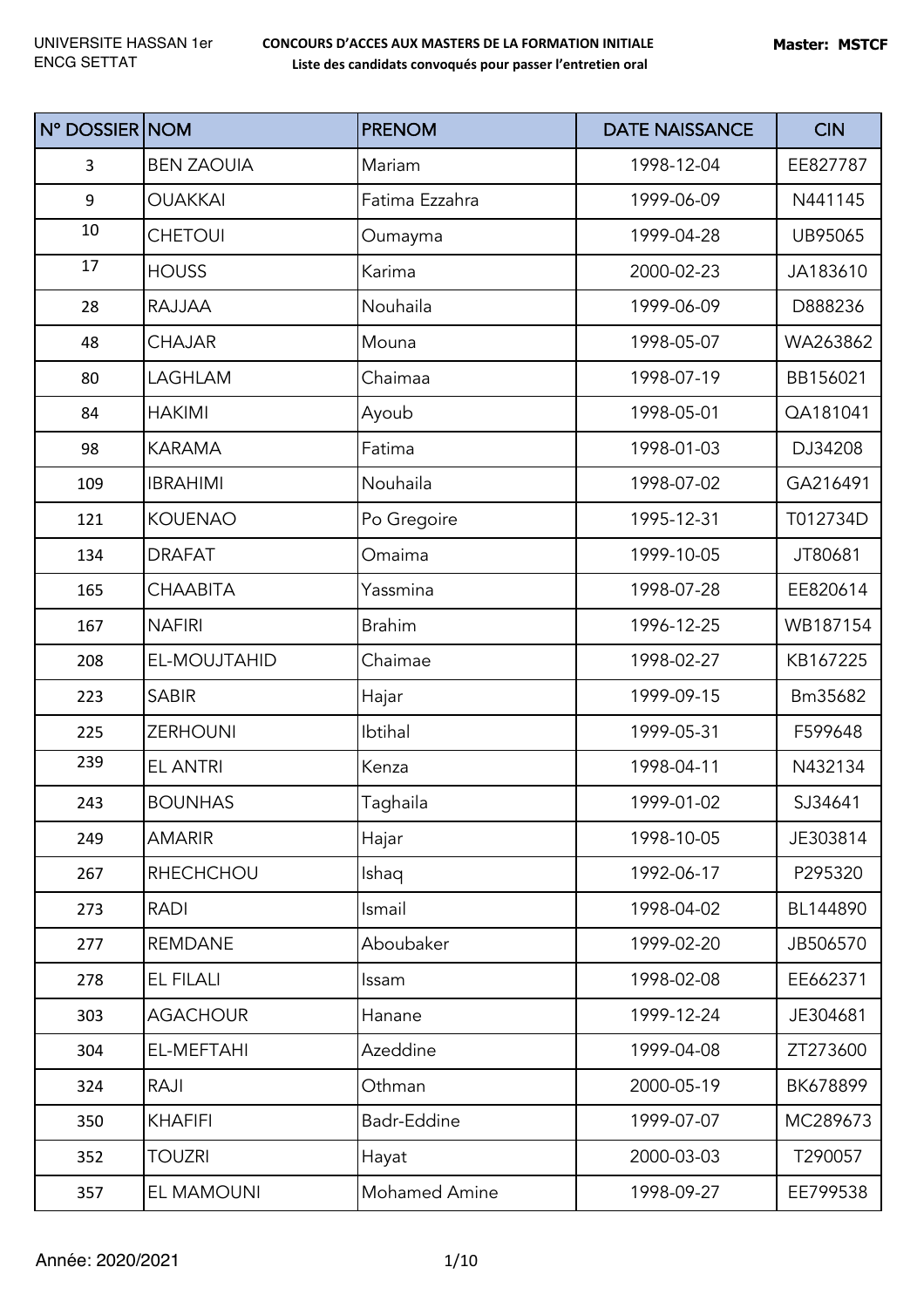| N° DOSSIER NOM |                  | <b>PRENOM</b>  | <b>DATE NAISSANCE</b> | <b>CIN</b> |
|----------------|------------------|----------------|-----------------------|------------|
| 358            | <b>BOUSTANI</b>  | Houda          | 1999-07-09            | U196966    |
| 366            | <b>LARAKI</b>    | Hamza          | 2000-01-12            | BH616377   |
| 378            | <b>BOUKILI</b>   | Achraf         | 1998-07-03            | D894674    |
| 403            | <b>SAHIL</b>     | Fatima Zahra   | 1997-05-26            | T271418    |
| 409            | <b>AZIKI</b>     | Azyz           | 1997-11-05            | J528289    |
| 432            | EL HAJJAM        | Lina           | 1999-06-23            | AA90285    |
| 433            | <b>MOUSTAID</b>  | Omar           | 1998-12-02            | S758000    |
| 453            | <b>SBAI</b>      | Khouloud       | 1999-04-22            | AA74832    |
| 456            | <b>IDRAHOU</b>   | Samira         | 1998-01-05            | JC585429   |
| 470            | <b>LOURHAOUI</b> | Chaimae        | 1999-09-19            | J531775    |
| 482            | <b>ISMAILI</b>   | Soumaya        | 1999-11-27            | KB166611   |
| 501            | <b>BOUSLAM</b>   | Khaoula        | 1999-11-11            | HH74501    |
| 504            | <b>BARECHDY</b>  | Salma          | 2000-03-01            | BB169167   |
| 513            | EL MANSOURI      | Amine          | 1998-06-09            | D892049    |
| 521            | <b>MAATLAOUI</b> | Marwa          | 1999-05-04            | D897492    |
| 534            | <b>BOUA</b>      | Ayoub          | 1998-10-08            | J525404    |
| 539            | <b>OULAMINE</b>  | Asmaa          | 1999-03-01            | BH624035   |
| 554            | <b>MAHBOUB</b>   | Yassine        | 1999-10-09            | D894763    |
| 556            | <b>CHAROUK</b>   | Fatima Ezzahra | 1999-10-19            | JY36576    |
| 557            | YASSI            | Badreddine     | 1998-09-12            | AA74121    |
| 563            | <b>CHBOUKI</b>   | Oumaima        | 1999-02-15            | QA182914   |
| 587            | <b>EZDI</b>      | Kenza          | 1999-06-29            | N441327    |
| 590            | <b>KHCHINAT</b>  | Hajar          | 1999-11-05            | BJ460989   |
| 601            | <b>BELCHICH</b>  | Hayat          | 1998-12-24            | JY37390    |
| 625            | <b>BAKHTAR</b>   | Fadwa          | 1999-05-02            | BB168435   |
| 646            | <b>AKDIM</b>     | Ilham          | 1998-05-28            | JY34633    |
| 660            | <b>RHANAM</b>    | Layla          | 1999-03-19            | M612359    |
| 672            | <b>KABBALI</b>   | Oussama        | 1997-06-09            | QA178739   |
| 679            | <b>BOUGHALEM</b> | Ayyoub         | 1999-12-23            | M620476    |
| 680            | <b>EN-NIYARI</b> | Manal          | 2000-02-04            | D909935    |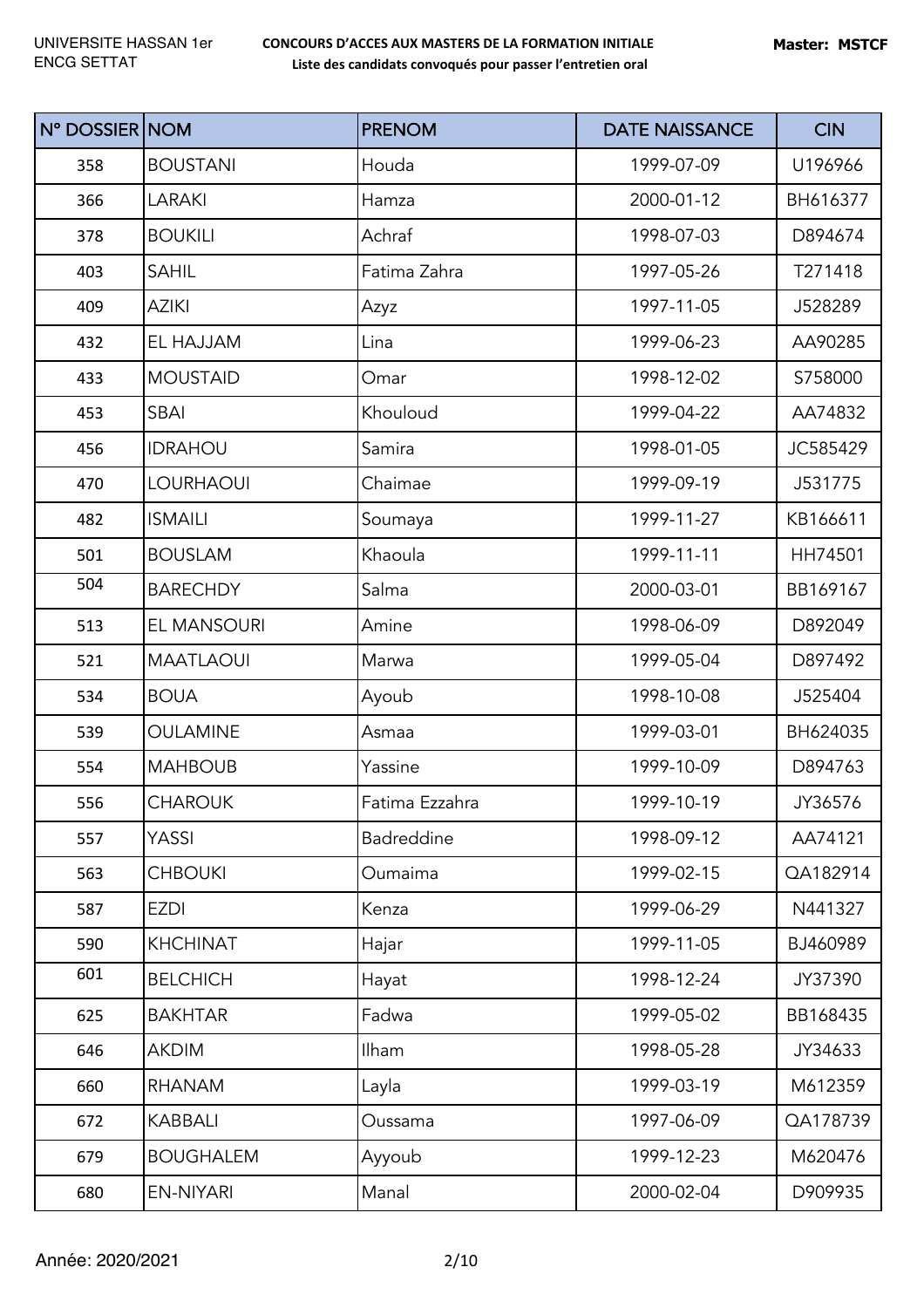| N° DOSSIER NOM |                       | <b>PRENOM</b>  | <b>DATE NAISSANCE</b> | <b>CIN</b> |
|----------------|-----------------------|----------------|-----------------------|------------|
| 681            | EL AISSAOUI           | Yassine        | 1999-01-09            | MD13501    |
| 686            | EL MAADANI            | Chayma         | 1999-09-12            | WA276643   |
| 687            | <b>BELOUASTANI</b>    | Fatima-Ezzahra | 1998-07-29            | W425548    |
| 699            | <b>LAAMOURI</b>       | Anas           | 1997-02-15            | AE138754   |
| 710            | <b>SOUINI</b>         | Meryem         | 1996-08-12            | wa241719   |
| 740            | <b>BAZI</b>           | Hajar          | 2000-03-03            | w429932    |
| 751            | <b>ELKHIRFI</b>       | Hamza          | 1997-06-03            | EC41898    |
| 768            | <b>OUZZAL</b>         | Soumia         | 1999-03-20            | N440181    |
| 801            | <b>BOUBSSILA</b>      | Hajiba         | 1997-11-28            | ZT270644   |
| 806            | <b>BOUCHLIF</b>       | Oumaima        | 1999-11-13            | BB173773   |
| 809            | <b>MOUDOUBAH</b>      | Ikrame         | 1999-10-29            | BE911248   |
| 827            | <b>EDDOUIF</b>        | Chaima         | 1998-08-03            | IC130836   |
| 829            | EL BAKKAL             | El Mahdi       | 1999-07-04            | CD285969   |
| 834            | <b>TABII</b>          | Nouhaila       | 1998-01-01            | MA141977   |
| 835            | <b>DARKAOUI</b>       | Maryem         | 1998-09-14            | W421694    |
| 839            | <b>CHAIBI</b>         | Sanae          | 1999-04-12            | D877042    |
| 840            | <b>SNOUSSI AMOURI</b> | Abdessamad     | 1997-12-23            | CD284530   |
| 845            | EL MISSAOUI           | Khadija        | 1999-05-12            | MC284043   |
| 859            | EL HILALI             | Mohamed        | 1998-10-07            | DO50528    |
| 867            | <b>AZILI</b>          | Sara           | 1998-10-17            | ZG143683   |
| 875            | <b>RABBAH</b>         | Naji           | 1999-03-29            | HA219434   |
| 879            | <b>MAATAOUI</b>       | Hatim          | 1995-03-11            | D964527    |
| 885            | <b>BEN SOLTANA</b>    | Salah-Eddine   | 1996-04-27            | WA244973   |
| 906            | <b>BOUZINE</b>        | Karima         | 1997-09-21            | F593711    |
| 908            | <b>OUAHBI</b>         | Chaimaa        | 1998-03-26            | BE902309   |
| 913            | <b>ASSAMDI</b>        | Issam          | 1997-05-04            | BB159991   |
| 921            | <b>FALIKI</b>         | Hasnae         | 1998-07-19            | GA215774   |
| 930            | EL OUARDI             | Khaoula        | 1999-12-12            | EA215327   |
| 936            | <b>HOIWIR</b>         | Ilyass         | 1999-05-23            | U197392    |
| 938            | <b>BENMILOUD</b>      | Safae          | 1999-08-21            | HH73796    |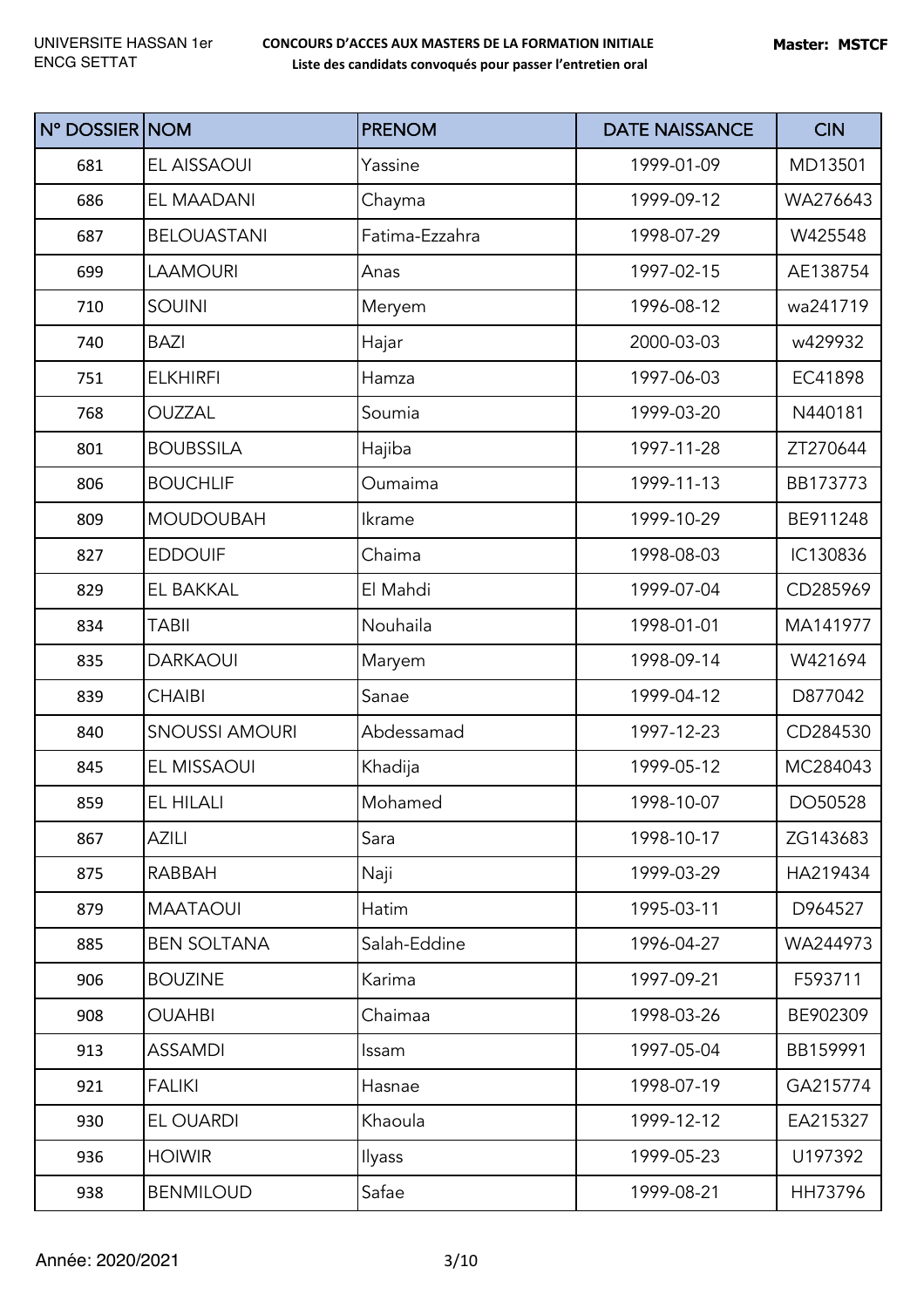| N° DOSSIER NOM |                         | <b>PRENOM</b>  | <b>DATE NAISSANCE</b> | <b>CIN</b> |
|----------------|-------------------------|----------------|-----------------------|------------|
| 968            | <b>ELKABDANI</b>        | Fatima-Ezzahra | 1999-02-04            | JH49760    |
| 984            | <b>IBRAHIMI</b>         | Manal          | 1999-11-29            | BH624167   |
| 989            | <b>DARISS</b>           | Boutaina       | 1998-07-24            | WA262108   |
| 990            | <b>OUAKHIR</b>          | Kawtar         | 1998-12-21            | AA85130    |
| 992            | EL KANZAOUI             | Khadija        | 1995-03-05            | AE221437   |
| 993            | <b>HAMZAOUI</b>         | Nouhaila       | 1999-08-11            | BM30790    |
| 995            | <b>OUSSI OMAR</b>       | Yassine        | 1999-12-03            | AD297148   |
| 1002           | <b>BOUFTINI</b>         | Salima         | 1998-06-18            | M604811    |
| 1012           | <b>ETTOUHRI</b>         | Meryem         | 1999-03-10            | JM72948    |
| 1013           | <b>AMAM</b>             | Hala           | 1999-10-10            | GM214867   |
| 1014           | ELHAMDI ALAOUI          | Mohamed        | 1999-10-20            | UD11393    |
| 1023           | <b>EL FILALI</b>        | Maryam         | 1996-02-24            | WA236442   |
| 1026           | <b>ZADDOUK</b>          | Meryem         | 1995-10-05            | IB217805   |
| 1037           | <b>ALAOUI BELGHITI</b>  | Kenza          | 1997-02-13            | V340591    |
| 1058           | <b>MAAROUFI MELIANI</b> | Salma          | 1999-04-05            | BK669393   |
| 1080           | <b>NAMMAT</b>           | Hajar          | 1998-09-09            | J520386    |
| 1086           | <b>EL KHAIRI</b>        | Wassima        | 1999-10-10            | LA177330   |
| 1093           | <b>ESKALLI</b>          | Rhita          | 1999-10-05            | MD14463    |
| 1102           | EL MOUATASSIM           | Farah          | 1997-06-10            | PA157404   |
| 1161           | <b>MOUMEN</b>           | Hajar          | 1998-09-03            | XA129280   |
| 1170           | HAIBI                   | Imane          | 1995-10-12            | HH165695   |
| 1176           | AIT ELHAJ               | Wijdane        | 1999-08-15            | P347041    |
| 1178           | ED-DAOU                 | Souad          | 1998-10-09            | MC284826   |
| 1182           | <b>MABCHOUR</b>         | Saad           | 1998-05-20            | AD289039   |
| 1188           | <b>AOUAM</b>            | Jihane         | 1999-11-27            | J533844    |
| 1189           | <b>KEDDANI</b>          | Souhaila       | 1999-08-31            | FA172222   |
| 1213           | <b>KHEREDDINE</b>       | <b>Brahim</b>  | 1998-12-20            | MC277198   |
| 1226           | <b>JADDA</b>            | Nassima        | 2000-03-05            | BB176025   |
| 1229           | <b>CHAOUI</b>           | Hind           | 1999-06-04            | AE265307   |
| 1259           | <b>MOUFID</b>           | Kawtar         | 1999-11-09            | AA 86256   |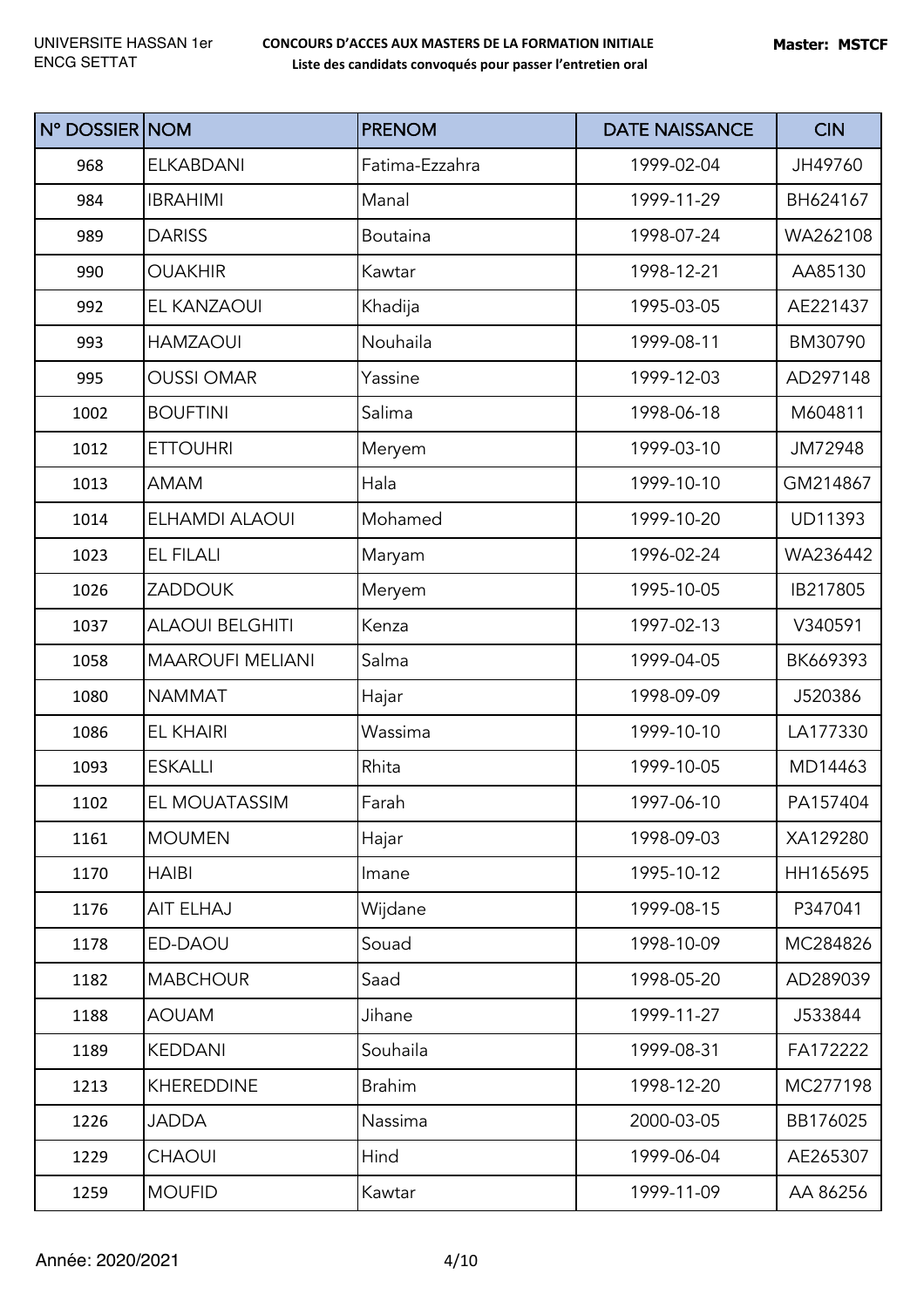| N° DOSSIER NOM |                   | <b>PRENOM</b> | <b>DATE NAISSANCE</b> | <b>CIN</b> |
|----------------|-------------------|---------------|-----------------------|------------|
| 1312           | <b>OUFKIR</b>     | Youness       | 1999-10-15            | BJ454072   |
| 1321           | <b>BOUAOUID</b>   | Mohamed       | 2000-02-14            | W 430609   |
| 1324           | <b>NAIT MBARK</b> | Kaltouma      | 1999-11-15            | BB176946   |
| 1347           | <b>NASSIRI</b>    | Mariam        | 1998-02-20            | EE820289   |
| 1351           | <b>LAACHRATE</b>  | Nada          | 2000-02-29            | JC591076   |
| 1356           | <b>ELKAYAS</b>    | Hined         | 1998-11-10            | .HH22863   |
| 1371           | <b>SABIR</b>      | Khadija       | 1992-06-03            | A 445057   |
| 1372           | <b>EL ATTAR</b>   | Boutaina      | 1999-07-28            | AE279262   |
| 1376           | <b>ELFOUH</b>     | Abdessamad    | 1996-03-01            | D966946    |
| 1385           | <b>RAHBIB</b>     | Selma         | 1999-08-29            | Q338628    |
| 1391           | <b>HARDOUN</b>    | Moad          | 2020-02-26            | JC587941   |
| 1413           | <b>EL ASRAOUI</b> | Hind          | 1999-04-23            | AD295888   |
| 1423           | <b>BOUAICHE</b>   | Zineb         | 1999-09-11            | CD673034   |
| 1431           | <b>BENCHOUK</b>   | Amina         | 1998-05-29            | EE 637849  |
| 1460           | <b>BAICHOU</b>    | Ilham         | 1997-04-10            | EE791062   |
| 1490           | WAHIANA           | Hajar         | 1999-07-18            | WA272701   |
| 1508           | <b>MAHDAOUI</b>   | Anass         | 1997-10-05            | U192200    |
| 1522           | <b>SGHAIR</b>     | Khadija       | 1999-05-17            | BJ451152   |
| 1542           | HAMDAOUI          | Wissal        | 1999-08-14            | F644263    |
| 1549           | SOUALEM           | Hayat         | 1999-09-12            | AD291014   |
| 1575           | <b>BOULJAOUI</b>  | Najima        | 1998-07-30            | DO51836    |
| 1585           | <b>MASSADI</b>    | Hoda          | 1998-09-03            | IC132449   |
| 1593           | <b>OUDRHOUGH</b>  | Youness       | 1998-01-03            | BH612456   |
| 1600           | EL ASRY           | Kenza         | 1998-08-18            | CD515274   |
| 1604           | TIHBAKI           | Khadija       | 1999-04-14            | T287779    |
| 1650           | <b>RAFAI</b>      | Nourelhoda    | 1998-04-05            | F642477    |
| 1656           | ARAGRAG           | Omaima        | 1998-02-15            | JA180643   |
| 1679           | <b>BOUJNANE</b>   | Hama          | 1999-09-05            | D879522    |
| 1750           | MA-ELAININE       | Chaimae       | 1998-12-07            | J532102    |
| 1752           | <b>KADDAOUI</b>   | Nada          | 1998-07-06            | J490618    |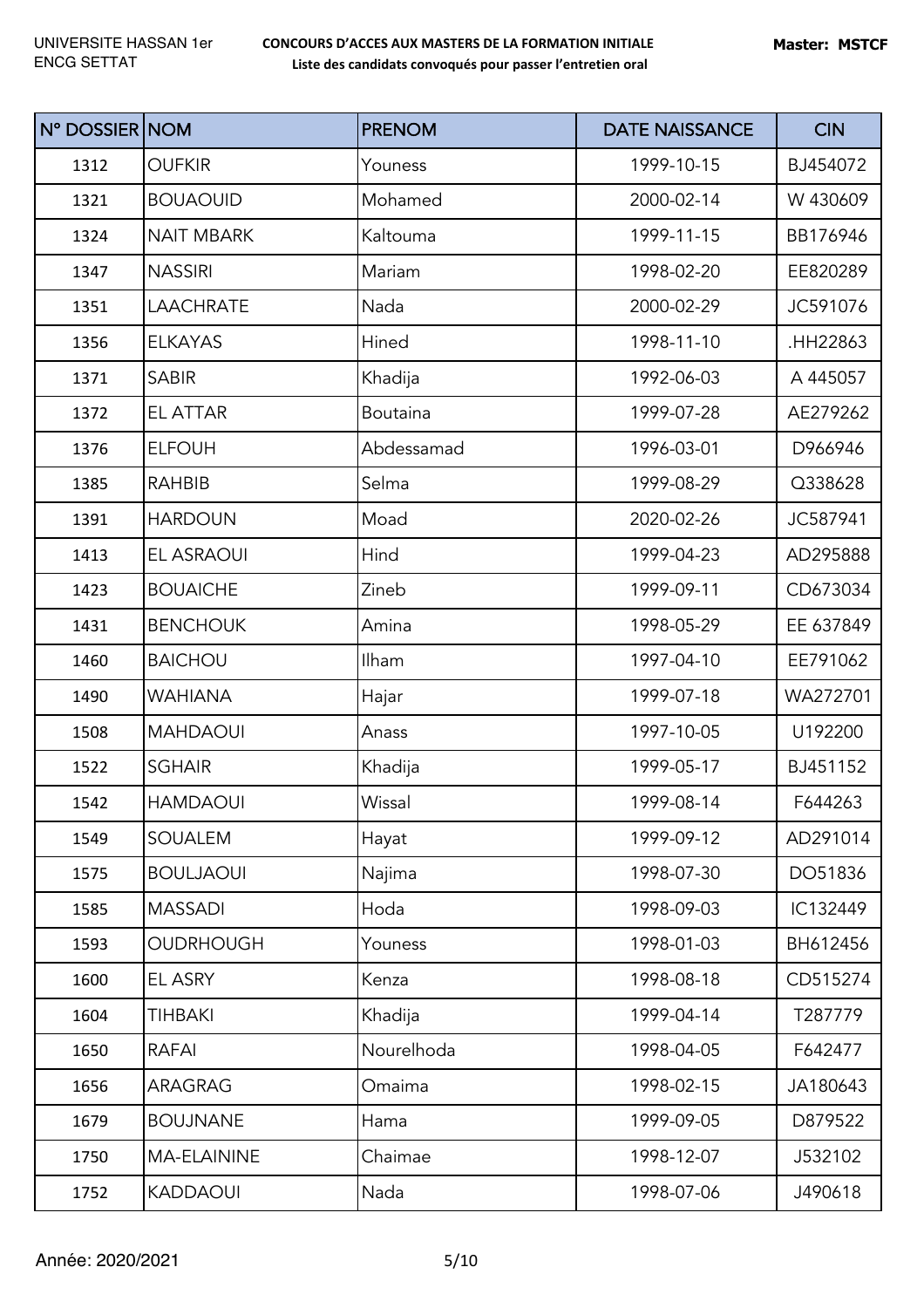| N° DOSSIER NOM |                          | <b>PRENOM</b>      | <b>DATE NAISSANCE</b> | <b>CIN</b> |
|----------------|--------------------------|--------------------|-----------------------|------------|
| 1756           | <b>BOUTTYA</b>           | Zakaria            | 1998-09-15            | Y461581    |
| 1762           | <b>OURICH</b>            | Zakaria            | 1999-12-10            | EE860531   |
| 1773           | EL HAJJAJI               | Nouhaila           | 1999-12-23            | ZT266234   |
| 1776           | <b>TLEMCANI LOGHMARI</b> | Mouna              | 1999-12-06            | BJ456731   |
| 1783           | <b>BACHA</b>             | Anass              | 1998-07-14            | BJ442652   |
| 1799           | <b>MOUNTASSAR</b>        | Chadia             | 1998-07-06            | BK672411   |
| 1801           | <b>JAABOUBI</b>          | Abdelmounaim       | 1998-03-05            | UC153979   |
| 1807           | <b>IZIKA</b>             | Hala               | 1998-08-19            | HH173685   |
| 1818           | <b>AFQIR</b>             | Nisrine            | 1999-11-18            | CN36378    |
| 1819           | <b>EL KARKOURI</b>       | <b>Badr Eddine</b> | 1998-04-22            | CD693217   |
| 1827           | <b>RAHHALI</b>           | Ibtihale           | 1999-12-18            | D891585    |
| 1842           | <b>CHHAIBY</b>           | Oussama            | 1999-10-16            | T292964    |
| 1883           | <b>FTICH</b>             | Soufian            | 1999-09-05            | GK150478   |
| 1900           | <b>BAQALLA</b>           | Mohammed           | 1998-12-20            | N435943    |
| 1908           | <b>KAMRI</b>             | Meryeme            | 1999-04-03            | EA220262   |
| 1980           | <b>KAANOUNE</b>          | Sahar              | 1998-01-05            | BH610042   |
| 1985           | LAKRIFA                  | Youssra            | 2000-02-25            | GA218068   |
| 2014           | <b>REJJAOUI</b>          | Rania              | 1999-10-24            | M618282    |
| 2022           | <b>ROCHDI</b>            | Khadija            | 1999-12-04            | MA145885   |
| 2024           | <b>RIDOUANI</b>          | Asmaa              | 1999-02-22            | M614049    |
| 2027           | <b>REDOUANE</b>          | Layla              | 1999-04-23            | M612143    |
| 2036           | <b>ACHOUR</b>            | Aymen              | 1998-11-09            | M611768    |
| 2064           | <b>SAFSAF</b>            | Hadil              | 1999-05-06            | D896994    |
| 2067           | <b>BARBOUCH</b>          | Mohamed            | 1997-07-14            | U190473    |
| 2081           | <b>TOUTOUCH</b>          | Fatimaezzahra      | 1999-01-23            | JH53712    |
| 2082           | <b>IDKOUKOU</b>          | Halima             | 1999-01-17            | JH52532    |
| 2097           | <b>HAMMA</b>             | Chaimaa            | 1998-12-27            | BK679135   |
| 2099           | <b>BOUFALAH</b>          | Chaimaa            | 1999-12-06            | BK684355   |
| 2109           | <b>ARAICHA</b>           | Mohammed           | 1998-05-24            | M587401    |
| 2112           | <b>BOUADDI</b>           | Sana               | 1998-12-30            | JT79336    |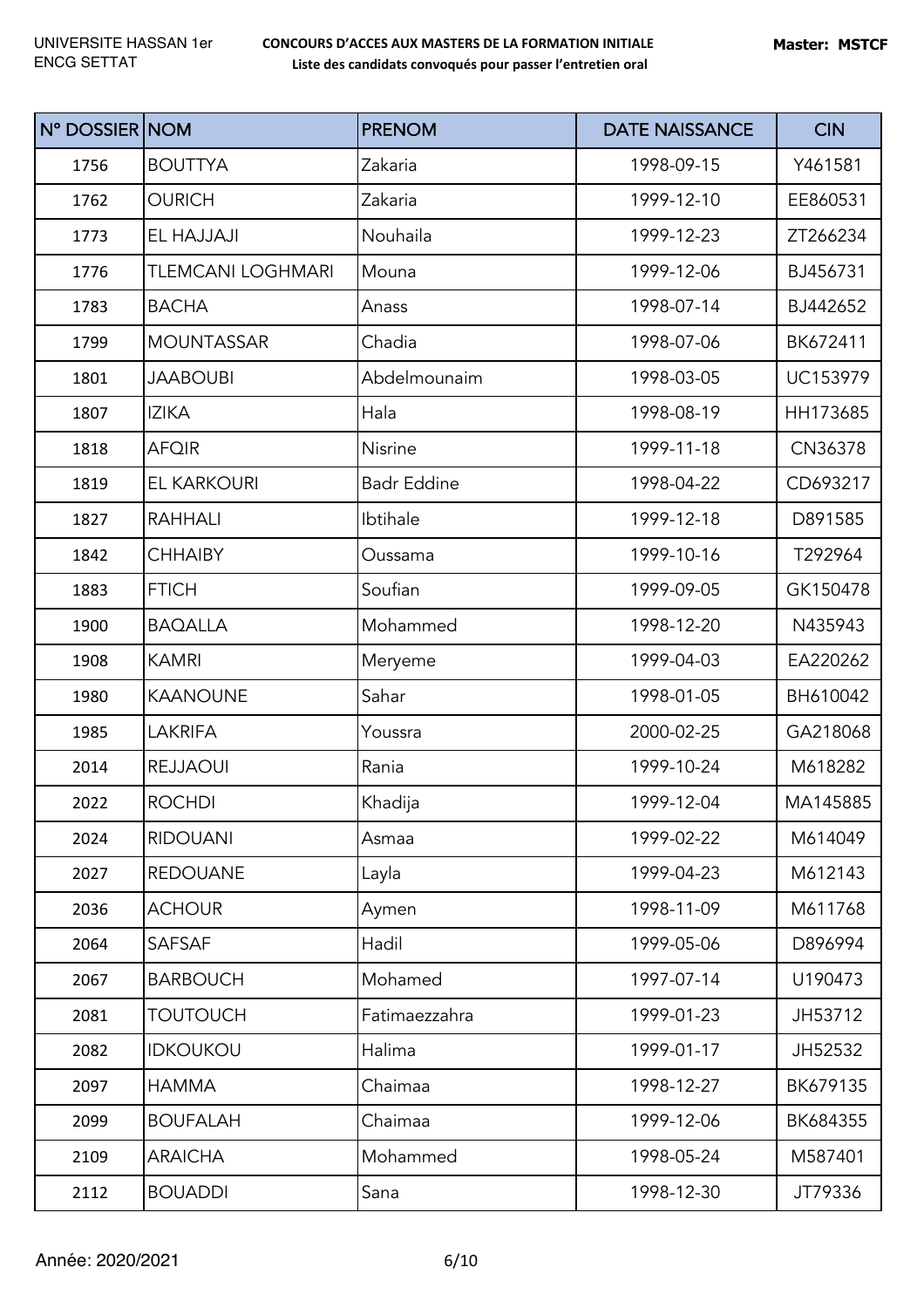| N° DOSSIER NOM |                       | <b>PRENOM</b> | <b>DATE NAISSANCE</b> | <b>CIN</b> |
|----------------|-----------------------|---------------|-----------------------|------------|
| 2120           | <b>MOUNTASSER</b>     | Manal         | 1998-12-12            | W417453    |
| 2138           | <b>ABDENNOUR</b>      | Ayoub         | 2000-04-20            | T300362    |
| 2145           | <b>JOBRANE</b>        | Yahya         | 1999-09-06            | W 433891   |
| 2165           | <b>BOUJEDDAINE</b>    | Abdelilah     | 1997-10-15            | 1727612    |
| 2224           | <b>IMLAAM</b>         | Maryam        | 1999-01-17            | BJ456484   |
| 2225           | <b>HALAINOU</b>       | Mouna         | 2000-05-02            | BJ458173   |
| 2257           | <b>SOUIHLA</b>        | Anas          | 1999-02-18            | JY37687    |
| 2269           | <b>AIT EL MAHJOUB</b> | Ikram         | 1998-07-08            | BK659048   |
| 2276           | LAHMAM                | Hamza         | 1997-02-18            | CB298967   |
| 2277           | <b>TOUMI</b>          | Loubna        | 1999-11-22            | A749055    |
| 2308           | <b>BAMRANI</b>        | Yassine       | 1999-05-01            | BK641174   |
| 2325           | <b>KHAFIF</b>         | Oussama       | 1999-11-12            | w429364    |
| 2339           | <b>OUMZAI</b>         | Nouhaila      | 1999-08-17            | T291817    |
| 2345           | <b>LKOUSSE</b>        | Deyaa         | 2000-01-04            | w434317    |
| 2376           | <b>RAADI</b>          | Adil          | 1999-06-30            | D882738    |
| 2380           | <b>EL GUERMAT</b>     | Souhayla      | 2000-01-10            | F646882    |
| 2382           | <b>MEZZARA</b>        | Meryem        | 1999-11-16            | W432987    |
| 2418           | <b>HADDAD</b>         | Oumayma       | 1999-08-20            | CB324979   |
| 2430           | RAJI                  | Sabah         | 1998-02-21            | EE815528   |
| 2449           | <b>BOURHABA</b>       | Sofiane       | 1998-12-22            | W428998    |
| 2531           | <b>EL KACIMI</b>      | Ghrbawi       | 1997-10-23            | EC55387    |
| 2592           | <b>SOHBI</b>          | Imane         | 1996-11-24            | BB137804   |
| 2634           | <b>ELARAJ</b>         | Jihane        | 1999-07-15            | JM75571    |
| 2656           | <b>BOUZOUBA</b>       | Nissrine      | 1998-06-28            | bj453045   |
| 2670           | <b>AHERRASS</b>       | Mohamed       | 1999-02-04            | JY37819    |
| 2671           | <b>BADR</b>           | Kawtar        | 1998-07-24            | BB159590   |
| 2695           | EL MOUNTASSIR         | Imane         | 1999-08-09            | Q335999    |
| 2816           | <b>FIHRI</b>          | Achraf        | 1996-12-20            | EA200882   |
| 2886           | <b>SEHMANI</b>        | Aya           | 2000-01-18            | BK299893.  |
| 2899           | <b>HILMI</b>          | Ilham         | 1999-07-04            | DN37414    |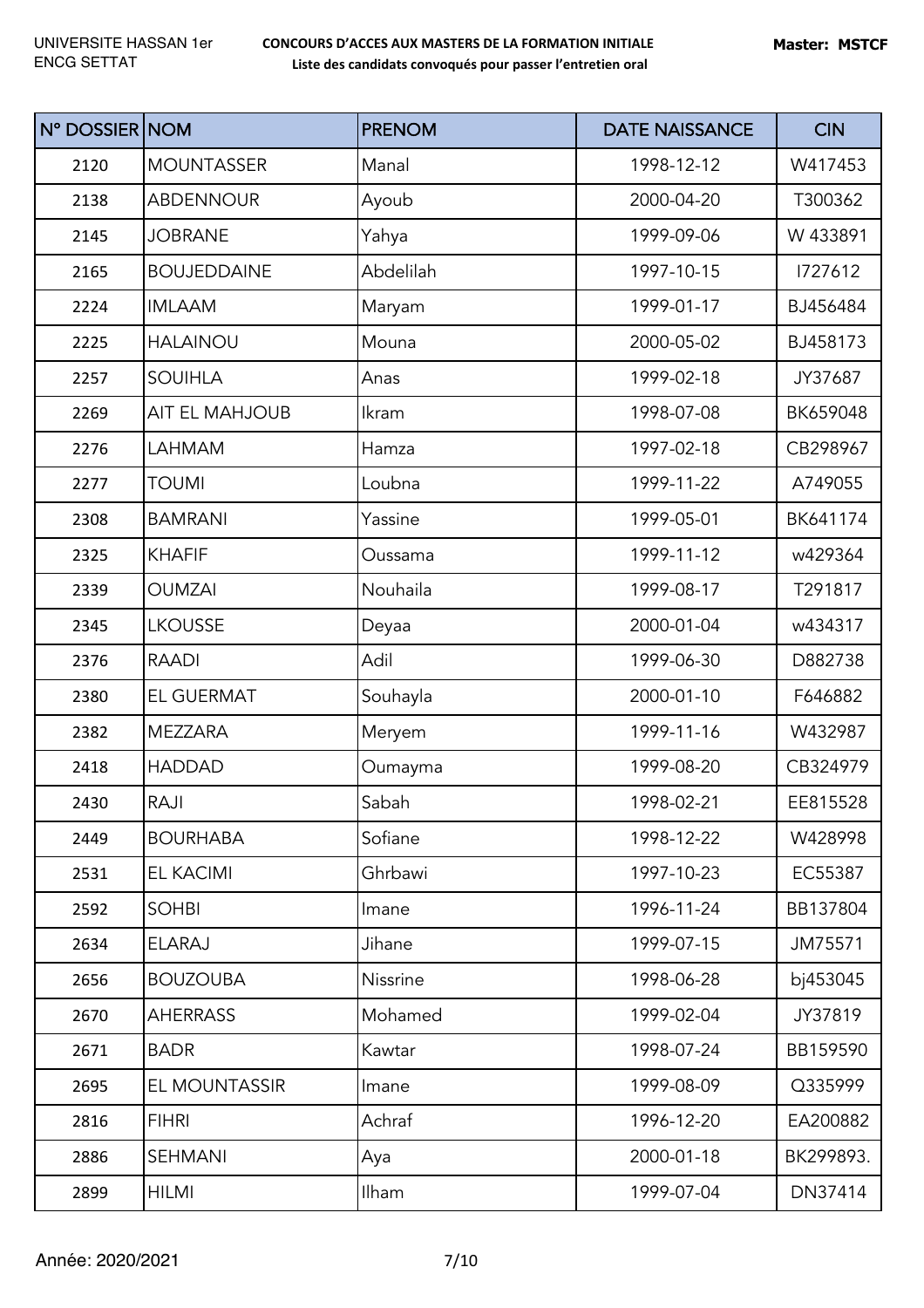| N° DOSSIER NOM |                       | <b>PRENOM</b> | <b>DATE NAISSANCE</b> | <b>CIN</b> |
|----------------|-----------------------|---------------|-----------------------|------------|
| 2969           | <b>MOUAFAK</b>        | Amina         | 1999-04-08            | W431957    |
| 2986           | <b>BEN ALI</b>        | Wissal        | 1999-01-13            | BE874865   |
| 3011           | <b>ELALOUI</b>        | Meriem        | 1998-10-16            | BH609449   |
| 3038           | <b>ROUASSI</b>        | Rajaa         | 12/10/1998            | BK674133   |
| 3042           | EL HIMER              | Zaineb        | 1997-07-25            | IB234593   |
| 3048           | <b>BENBOUCETTA</b>    | Hind          | 17-11-1999            | BW5297     |
| 3052           | <b>TANNAOUI</b>       | Amina         | 1998-07-17            | BL142770   |
| 3121           | <b>GHAZLANE</b>       | Wafaa         | 1999-01-31            | BH626246   |
| 3122           | <b>MOUNTACER</b>      | Imane         | 1999-03-15            | BH621019   |
| 3143           | <b>CHAFAI</b>         | Fatima        | 1998-05-22            | DN36352    |
| 3184           | <b>HAFID</b>          | Halima        | 1999-01-24            | W 425504   |
| 3261           | <b>KONATE</b>         | Oumar         | 1998-12-31            | AA0105970  |
| 3263           | <b>ZAZOULI</b>        | Imane         | 1996-03-10            | HH110954   |
| 3279           | EL HACHIMI EL IDRISSI | Bouchra       | 1998-01-16            | WA266180   |
| 3405           | <b>LEMKHARBECH</b>    | Soumiya       | 1999-02-15            | MD15317    |
| 3422           | EL BAHY               | Dounia        | 1999-03-14            | w431910    |
| 3424           | <b>SLIMI</b>          | Oussama       | 1999-07-31            | BJ455683   |
| 3427           | <b>AKFANI</b>         | Sanae         | 1997-11-23            | AA76533    |
| 3448           | EL BAHRI              | Israa         | 1997-11-14            | LG39420    |
| 3459           | <b>KOUCHTO</b>        | Hasnae        | 1999-08-26            | MC288691   |
| 3497           | <b>AADIM</b>          | Noura         | 1998-05-08            | N430279    |
| 3518           | <b>ARRIAS</b>         | Nada          | 1999-05-04            | MA142752   |
| 3579           | <b>BANGOURA</b>       | Alseny        | 1997-12-15            | O 00182851 |
| 3638           | <b>GOTAR</b>          | Jihad         | 2000-01-01            | MC290246   |
| 3644           | <b>JAGHDAR</b>        | Karima        | 1996-08-08            | 1719590    |
| 3668           | <b>LAHBOUB</b>        | Chaimae       | 1999-06-27            | LE28824    |
| 3709           | <b>IRAOUI</b>         | Zineb         | 1999-01-12            | BH630124   |
| 3710           | <b>AFZI</b>           | Mahmoud       | 1999-07-20            | M609528    |
| 3713           | <b>HOUSNI</b>         | Ibtissam      | 1999-04-21            | LA172306   |
| 3715           | <b>BERRADA</b>        | Othmane       | 1999-11-07            | EE823973   |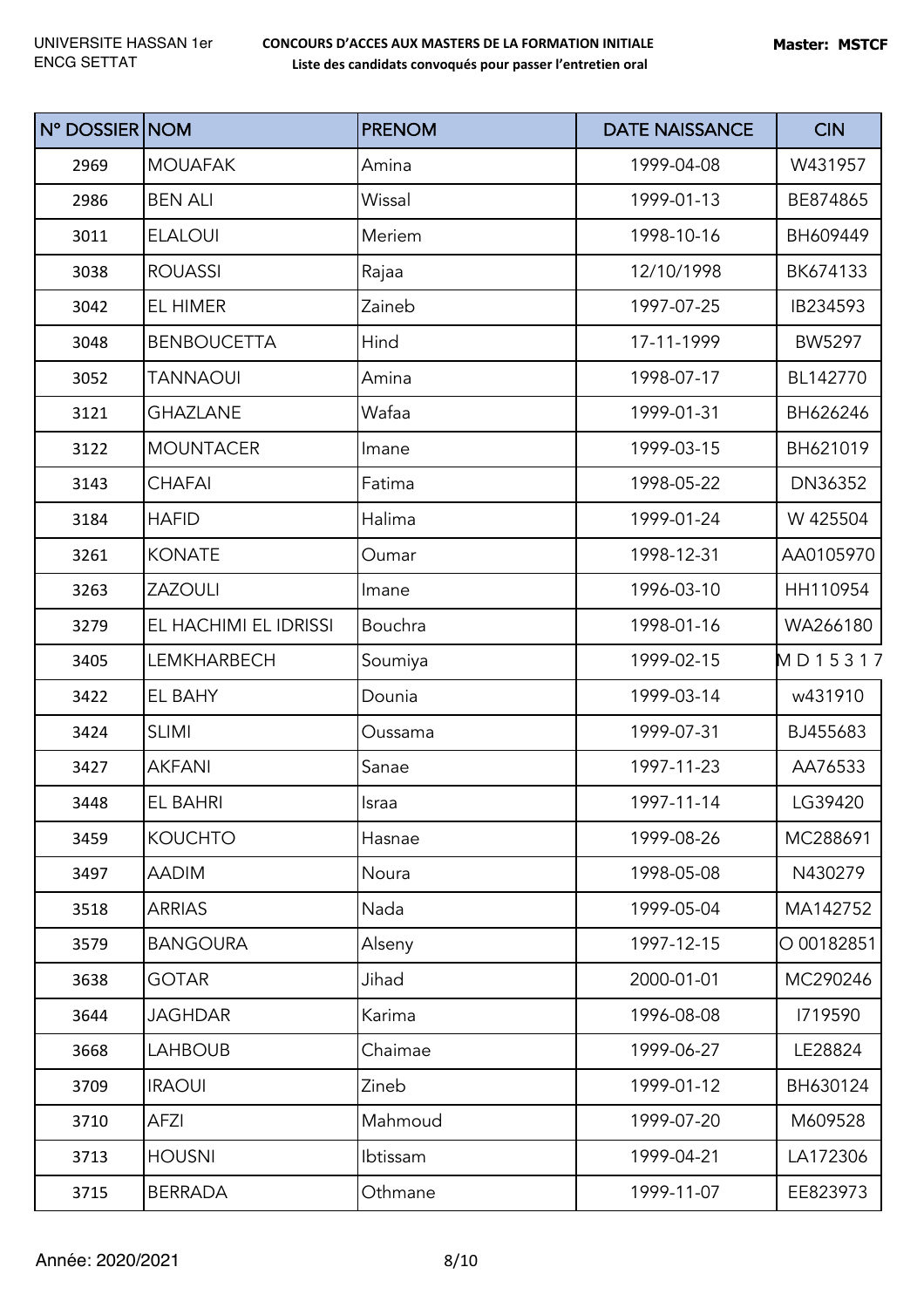| N° DOSSIER NOM |                     | <b>PRENOM</b> | <b>DATE NAISSANCE</b> | <b>CIN</b> |
|----------------|---------------------|---------------|-----------------------|------------|
| 3726           | <b>BASLAM</b>       | El Houcine    | 1998-07-16            | BK680728   |
| 3753           | EL MANOUARI         | Assad         | 1999-08-25            | LB220377   |
| 3761           | <b>NOUSAIR</b>      | Nouhaila      | 2000-01-25            | BK684304   |
| 3901           | <b>HASNAOUI</b>     | Youssef       | 1996-02-04            | TK22146    |
| 3907           | EL HAZZAB           | Hala          | 1998-10-09            | D914314    |
| 4005           | <b>GHERIS</b>       | Noura         | 1999-06-24            | EE842143   |
| 4025           | <b>BOUIZERZAIN</b>  | Fadwa         | 1997-03-31            | CN22771    |
| 4043           | <b>BAKKALI</b>      | Abderrahman   | 1997-11-18            | AE85448    |
| 4082           | <b>BEN YAHIA</b>    | Houssam       | 1998-12-28            | Ta143429   |
| 4259           | <b>EDDAMANI</b>     | Hanane        | 1999-08-25            | BB168651   |
| 4274           | <b>OUADI</b>        | Achraf        | 1999-02-09            | BE 907607  |
| 4302           | <b>BEMZAGH</b>      | Oussama       | 2000-03-11            | WA275997   |
| 4307           | <b>HNADA</b>        | Oumaima       | 1999-11-22            | GA223852   |
| 4310           | <b>DADDA</b>        | Mounir        | 1999-10-05            | GB 259613  |
| 4319           | <b>OUAOUNI</b>      | Adnane        | 1999-01-12            | BH625470   |
| 4394           | <b>BRIGHAL</b>      | Hafsa         | 2000-01-30            | BH630004   |
| 4396           | <b>BYHY</b>         | Soukiana      | 1999-05-22            | W421394    |
| 4412           | AIT HRIZ            | Youssef       | 1999-05-07            | W432 307   |
| 4418           | <b>AIT TALIB</b>    | Zineb         | 1999-04-19            | BK688171   |
| 4423           | <b>BIBICHE</b>      | Widad         | 1998-01-01            | Z583934    |
| 4520           | EL KORCHI           | Chaymae       | 1998-12-30            | MC281642   |
| 4530           | <b>AIT BOUBKEUR</b> | Yasmine       | 2000-02-25            | BJ456805   |
| 4568           | <b>BARHOUN</b>      | Nada          | 1999-05-13            | 1630819    |
| 4624           | <b>HAITAM</b>       | Nawal         | 1999-12-10            | M615669    |
| 4629           | <b>BIBICHE</b>      | Widad         | 1998-01-01            | Z 583934   |
| 4637           | <b>ECH-CHAFIY</b>   | Amal          | 1999-07-07            | WA273247   |
| 4638           | <b>AMSLI</b>        | Khaoula       | 1994-12-16            | EE749511   |
| 4805           | <b>ITUOMLAT</b>     | Abdelhadi     | 1999-04-06            | BH616626   |
| 4821           | OUHADI              | Asmae         | 1998-07-16            | CB318228.  |
| 4859           | <b>JAOUHOUR</b>     | Khadija       | 1998-11-14            | M616496    |